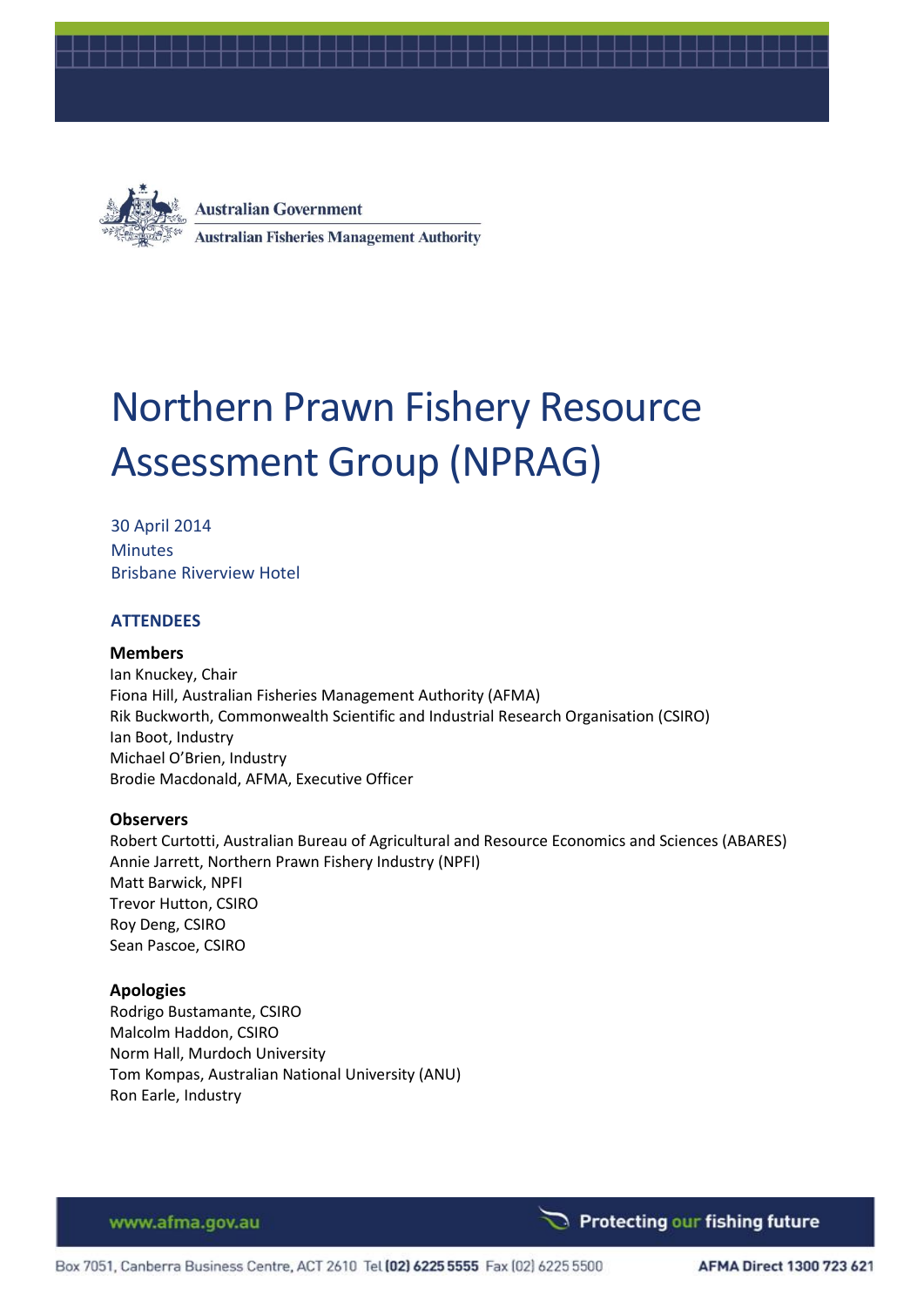# **Agenda Item 1 - Preliminaries**

## **1.1 Welcome and apologies**

The Northern Prawn Fishery Resource Assessment Group (NPRAG) Chair, Ian Knuckey, opened the meeting at 9:05 am, welcoming all members and observers.

Apologies were received from Rodrigo Bustamante, Malcolm Haddon, Norm Hall, Tom Kompas and Ron Earle.

## **1.2 Declarations of interest**

The chairman asked members to announce any declarations of interests in regards to the agenda items. Members declared their interests and these are outlined in [Table 1.](#page-1-0)

| <b>Member</b>           | <b>Declared Interest</b>                                                           |
|-------------------------|------------------------------------------------------------------------------------|
| lan Knuckey             | Independent Chair of the NPRAG and scientific member on the NPF                    |
|                         | management advisory committee (NORMAC). No pecuniary interest.                     |
| <b>Fiona Hill</b>       | AFMA employee and NPF manager. No pecuniary interest.                              |
| <b>Rik Buckworth</b>    | CSIRO employee. Participates in projects related to the NPF that currently         |
|                         | receive funding and will seek to receive funding in the future. Rik Buckworth      |
|                         | excused himself while the remaining RAG members discussed his participation        |
|                         | in the meeting and it was agreed that CSIRO staff involvement in the discussion    |
|                         | was necessary but there was a need to consider the conflict when discussing        |
|                         | research items.                                                                    |
| lan Boot                | Managing Director of Austfish, a company which operates 4 NPF vessels.             |
|                         | Currently only NPF broodstock permit holder. The RAG agreed that Mr Boot may       |
|                         | be asked to leave the meeting if a recommendation is made regarding the NPF        |
|                         | broodstock permit conditions.                                                      |
| Michael O'Brien         | Industry representative. Employee of a company that owns statutory fishing         |
|                         | rights (SFRs) in the NPF. The RAG agreed that all industry have lots to contribute |
|                         | to discussions and there was no need to exclude them from discussions.             |
| <b>Brodie Macdonald</b> | AFMA employee and NPRAG EO. No pecuniary interest.                                 |
| <b>Observers</b>        |                                                                                    |
| Robert Curtotti         | ABARES employee who undertakes government funded research on the NPF.              |
|                         | The RAG agreed that ABARES undertake valuable work on the NPF and that             |
|                         | there are no specific conflicts in terms of the agenda items.                      |
| Annie Jarrett           | EO of NORMAC and CEO for NPF Industry Pty Ltd (NPFI). No pecuniary interest in     |
|                         | relation to holding NPF SFRs. It was agreed that NPFI makes an important           |
|                         | contribution to meetings and an important role in research.                        |
| <b>Trevor Hutton</b>    | CSIRO employee. Participate in projects related to the NPF that currently          |
|                         | receives funding and will seek to receive funding in the future. It was agreed     |
|                         | that CSIRO staff involvement in the discussion was necessary and any conflicts     |
|                         | would not bias discussions of the agenda items.                                    |
| Roy Deng                | CSIRO employee. Participate in projects related to the NPF that currently          |
|                         | receives funding and will seek to receive funding in the future. It was agreed     |
|                         | that CSIRO staff involvement in the discussion was necessary and any conflicts     |
|                         | would not bias discussions of the agenda items.                                    |
| Sean Pascoe             | CSIRO employee. Participate in projects related to the NPF that currently          |

## <span id="page-1-0"></span>**Table 1. NPRAG declarations of interest**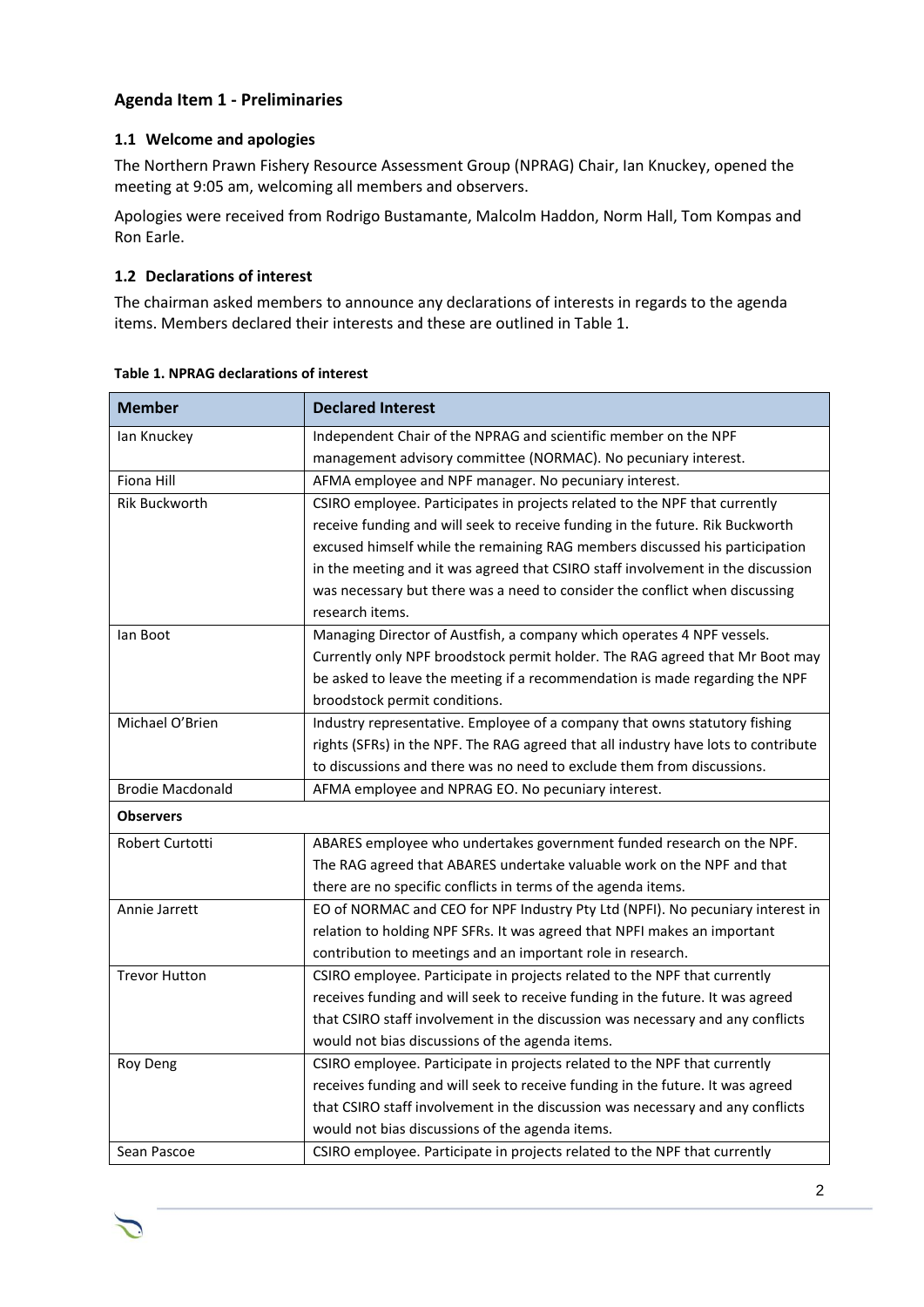|                     | receives funding and will seek to receive funding in the future. It was agreed     |  |  |  |  |  |
|---------------------|------------------------------------------------------------------------------------|--|--|--|--|--|
|                     | that CSIRO staff involvement in the discussion was necessary and any conflicts     |  |  |  |  |  |
|                     | would not bias discussions of the agenda items.                                    |  |  |  |  |  |
| <b>Matt Barwick</b> | Project Officer for NPF Industry Pty Ltd (NPFI). No pecuniary interest in relation |  |  |  |  |  |
|                     | to holding NPF SFRs. It was agreed that NPFI makes an important contribution to    |  |  |  |  |  |
|                     | meetings and an important role in research and the bycatch workplan.               |  |  |  |  |  |

## **1.3 Adoption of minutes from previous meetings**

The RAG accepted the minutes from the 3 March meeting and the 21 March teleconferences as a true an accurate record of the meetings.

## **1.4 Actions arising from previous NPRAG meetings**

The RAG discussed the action items listed i[n](#page-2-0) 

<span id="page-2-0"></span>and updated progress.

| Person responsible           | <b>Description of ACTION item</b>                                                                                                                                                               | <b>Progress</b>                                                                              |  |
|------------------------------|-------------------------------------------------------------------------------------------------------------------------------------------------------------------------------------------------|----------------------------------------------------------------------------------------------|--|
| 13-14 September 2012 Meeting |                                                                                                                                                                                                 |                                                                                              |  |
| <b>CSIRO</b>                 | CSIRO to explore the influence of moon phases on<br>the tiger prawn assessment model.                                                                                                           | Agreed that this work is not<br>currently a priority. Will be<br>considered for future work. |  |
| AFMA/CSIRO                   | RAG EO to work with Rik Buckworth & FRDC to<br>maintain a collection of stock assessment and RAG<br>documents on the AFMA website.                                                              | Ongoing.                                                                                     |  |
| <b>AFMA</b>                  | AFMA to provide shapefiles of closures for inclusion<br>in the digital marine atlas.                                                                                                            | Complete.                                                                                    |  |
| 30 April 2013 Meeting        |                                                                                                                                                                                                 |                                                                                              |  |
| <b>AFMA</b>                  | AFMA to provide a written annual summary of<br>observer monitoring from 2011-12 that provides<br>methods, results and spatial distribution.                                                     | Ongoing. Delayed due to<br>observer manager on extended<br>leave. Request submitted.         |  |
| <b>AFMA</b>                  | Fiona to enquire if shape files for all the closures in<br>the NPF are able to be forwarded on to RAG<br>members.                                                                               | Pending updated management<br>plan to change datum.                                          |  |
| <b>CSIRO and NPFI</b>        | Rik and Matt to investigate the large difference in<br>the tiger prawn logbook data and landed data.                                                                                            | Ongoing.                                                                                     |  |
| <b>AFMA</b>                  | Delayed pending the AFMA<br>review of the ERA/ERM<br>framework.                                                                                                                                 |                                                                                              |  |
| <b>CSIRO</b>                 | Rik to review the last 5 years of CPUE data for red-<br>legged banana prawn as there may be an issue to<br>explore regarding recent departure from a generally<br>good time series fit of data. | To be addressed through the<br>2014 red-legged banana prawn<br>assessment.                   |  |
| Chair                        | Ian Knuckey to write to Janet Bishop on behalf of the<br>RAG thanking her for input into the Tiger Prawn<br>assessment over many years.                                                         | Not yet completed.                                                                           |  |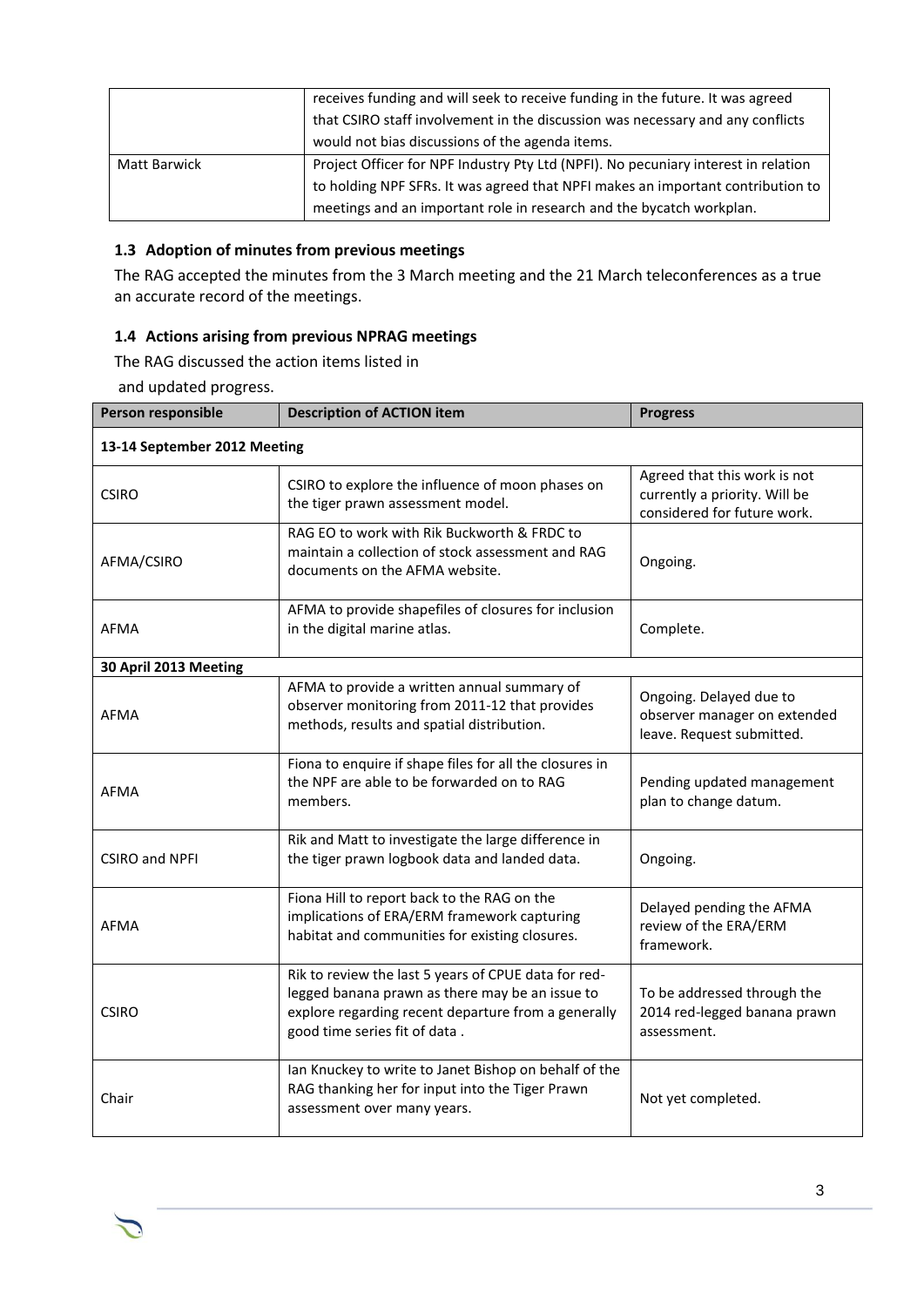| <b>CSIRO</b>                    | Rik Buckworth to update the ratio of different sizes<br>and estimated price at particular sizes for Tiger<br>Prawns to use in the assessment.                               | Ongoing.                                                                                                                                                                    |
|---------------------------------|-----------------------------------------------------------------------------------------------------------------------------------------------------------------------------|-----------------------------------------------------------------------------------------------------------------------------------------------------------------------------|
| Tom Kompas and NPFI             | Tom and Matt to investigate the increase in<br>byproduct recorded and whether this is a once off<br>event, noting the scampi is isolated and squid can be<br>accounted for. | Ongoing. Comparison to be<br>undertaken using information<br>from 2013 fishing season.                                                                                      |
| 22 November 2013 Teleconference |                                                                                                                                                                             |                                                                                                                                                                             |
| <b>CSIRO</b>                    | CSIRO to prepare a TRF application to fund<br>additional research and data collection to assist in<br>setting an MEY trigger for white banana prawns.                       | Ongoing. Proposal to be<br>submitted in June TRF round.                                                                                                                     |
| 10 February 2014 Meeting        |                                                                                                                                                                             |                                                                                                                                                                             |
| <b>AFMA</b>                     | Fiona Hill to provide update to next RAG meeting on<br>the progress of the review to the conflicts of interest<br>process                                                   | No progress since last meeting.                                                                                                                                             |
| <b>CSIRO</b>                    | CSIRO to prepare a proposal to assess the impacts of<br>removing the spawner survey in 2016.                                                                                | Ongoing.                                                                                                                                                                    |
| <b>AFMA</b>                     | AFMA to prepare a comparison of vessel charter<br>costs over the last five years of the integrated<br>monitoring program.                                                   | Complete. Vessel charter<br>information distributed to<br>NPRAG.                                                                                                            |
| 21 March 2014 Teleconference    |                                                                                                                                                                             |                                                                                                                                                                             |
| <b>NPFI</b>                     | Matt Barwick to do a quick survey at the pre-season<br>briefings to identify how many boats are using quad<br>gear and fished in the JBG in 2013.                           | Complete. A survey of vessels<br>revealed that there were boats<br>that fished in the JBG that has<br>changed to quad gear. This was<br>confirmed by CSIRO under Item<br>4. |

# **Agenda Item 2 – Implementation of a Maximum Economic Yield (MEY)-based catch trigger for the banana prawn fishery**

The RAG noted the update from Ms Jarrett on the process for calculating the MEY trigger and collecting the information from the NPF Industry Pty Ltd (NPFI).

Ms Jarrett advised that NPFI Directors held a teleconference on Thursday 17th April, at which the process for providing industry input to the MEY banana prawn trigger was discussed. Based on the fuel prices reported (Cairns -\$0.93, mothership - \$1.20, Darwin - \$1.00) and using 70/30 weight, the average fuel price was agreed to be \$1.035 (exclusive of GST and rebate). The RAG noted that the spreadsheet had been amended by Dr Pascoe to allow the entry of the fuel cost in this form (see Appendix 1).

The majority of directors agreed that banana prawn production for 2014 is expected to be between 4000t and 4500t, which is considerably higher than the 2900t caught in 2013. It was also noted that mixed size and mixed quality prawns had been caught to date which is expected to lower prices relative to 2013. NPFI Directors subsequently agreed that the expected average beach price for white banana prawns for 2014 is estimated to be \$11.75.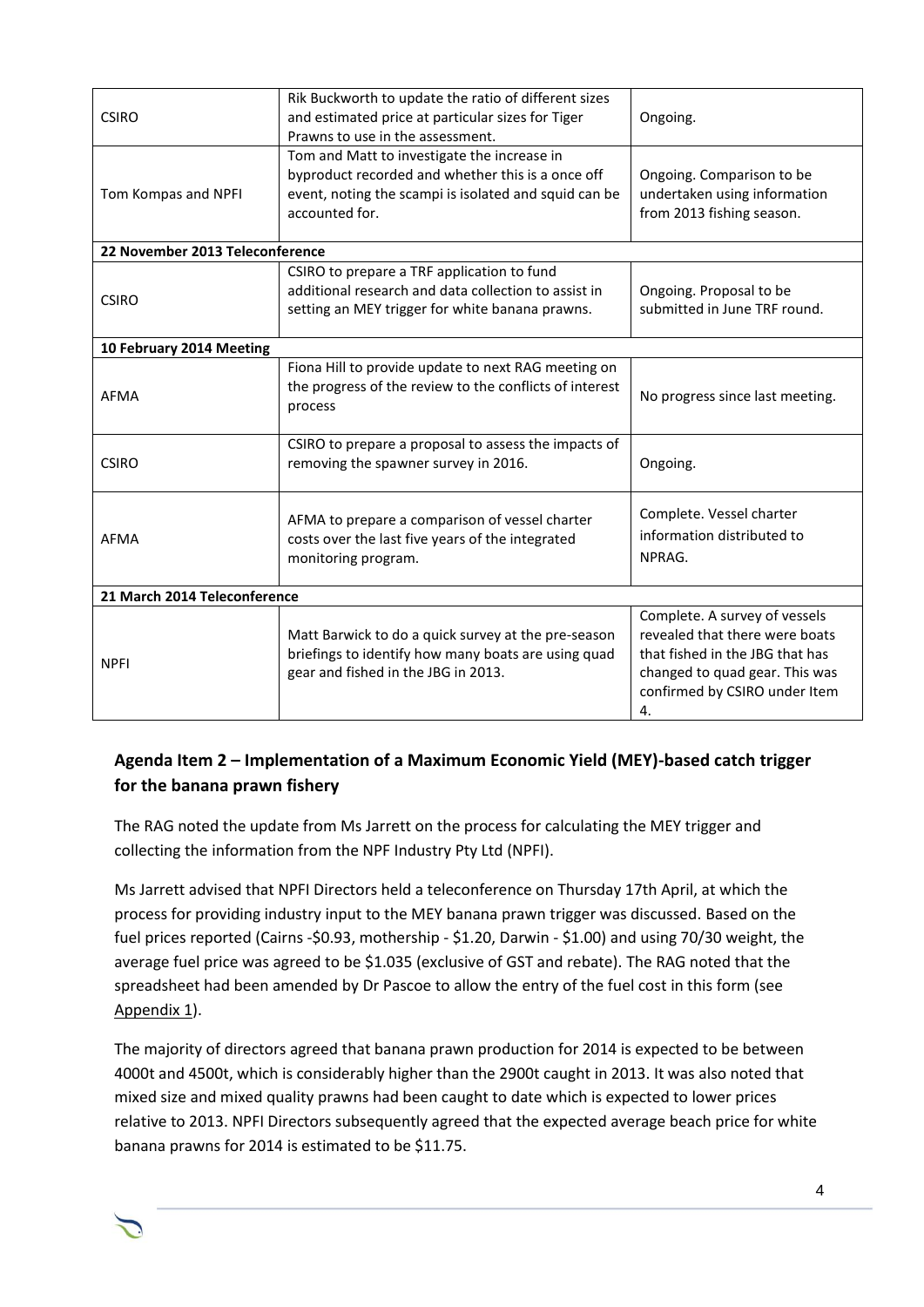# *The RAG noted that based on these inputs the MEY trigger was* 330kg/boat/day *but due to the 15% buffer (of 500kg/boat/day), the trigger was set at 425 kilograms/boat/day.*

The Chair queried if there were any difficulties in collecting the data to inform the MEY trigger calculation. Ms Jarrett noted that the NPF Harvest Strategy requires the five NPFI directors to hold a teleconference in the fourth week of the banana prawn season to agree on fuel and prawn price inputs to the MEY banana prawn trigger. Ms Jarrett recommended that the harvest strategy be amended to allow some flexibility in timing of this teleconference (so long as the information is available by the end of the fourth week).

Dr Pascoe explained the process for calculating the fuel consumption rate. This is derived from figures for total fuel cost/day which were collected from survey data in 2013. The RAG noted that due to the way that this is derived, there is a lag in the capture of fuel use changes in the calculation (as this only reflects fuel use changes from the previous year).

Ms Jarrett also said that there may be a need to review the weighting of the fuel prices. Due to a change in mothership operations, more vessels have been purchasing fuel from Karumba than from the mothership. If the Karumba fuel price had been included in the 2014 calculation it may have changed the outcome. However, the RAG noted that given the level of the trigger without the buffer being applied (330kg/boat/day) that it was unlikely to affect the trigger level for this year.

The Chair noted that following minor changes implemented as a result the first application (more clarity about how the fuel price was calculated) the spreadsheet is intuitive and easy to understand. He also noted that the process for the RAG reviewing the calculation was useful and should continue to be done in future.

*The RAG agreed that the performance of the interim trigger measure will be a focus of the next NPRAG meeting in September/October.* 

# **Agenda Item 3 – Draft results of tiger prawn assessment**

Dr Buckworth presented the Tiger Prawn and Blue Endeavour Prawn stock assessment for 2014, and the Total Allowable Effort recommendation.

Dr Buckworth advised that since the last assessment various improvements had been made to the base case assessment following CSIRO's investigation into the model and recommendations to improve the model performance (Deng *et al.* 2014). These were supported by NPRAG in early 2014. Changes to the Base Case include:

- An alternative statistical method to analyse fishery independent survey length frequency information has been developed (Burridge *et al*. 2014)and applied;
- preclusion of the previous year's recruitment survey length frequency information;
- A RAG-agreed fishing pattern for the projections based on consideration of the average of the last two years' fishing patterns.; and
- Gamma functions replaced logistic functions as descriptions of fishing selectivity for recruitment survey data.

New sensitivity tests were also added, including: last year's model; variations to the amount of effort change permitted between years; variations to the lower effort threshold; alternative fishing power levels; model structures; and alternative intended fishing patterns.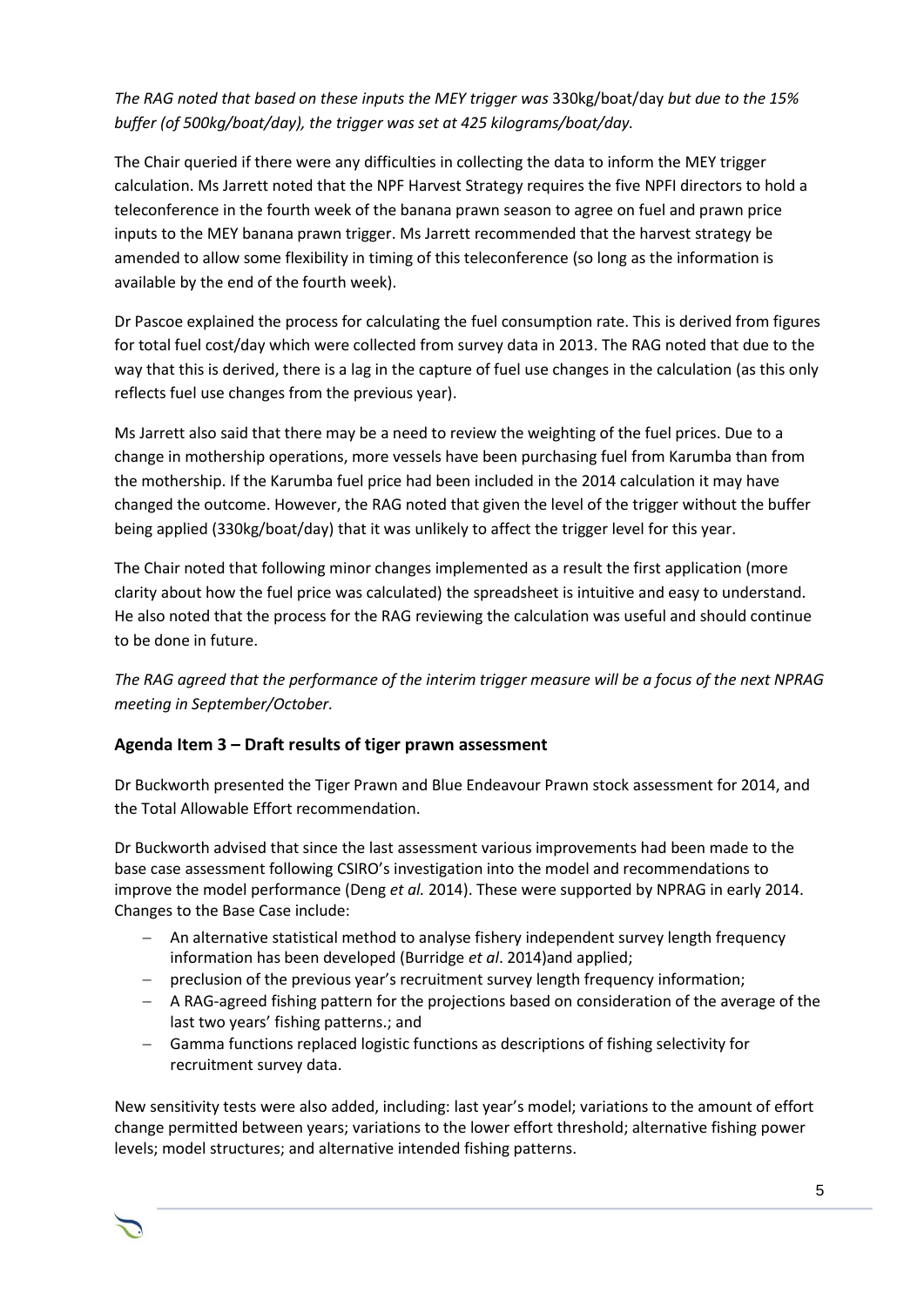Dr Buckworth advised that for the Base Case assessment, CSIRO had initially used a fishing pattern based on an average of the last two years' fishing patterns (as agreed by NPRAG in March 2014) for forward projection. However Dr Buckworth advised that the model did not converge appropriately with this fishing pattern. As a result, CSIRO replaced this effort pattern with the NPRAG 2013 specified effort pattern in the Base Case assessment. They agreed to look further in to the reasons for the difficulty the model had with the agreed fishing pattern.

Notwithstanding the challenges with the fishing effort pattern for forward projection, the RAG noted that the stock assessment component of the model was robust and indicated that both brown and grooved tiger prawns were at or close to MEY, which is a very positive indicator for the fishery. The detailed results of the model are provided in Table 1 below. The model also indicated that effort on brown tiger prawns was below that which would achieve MEY, and that effort on grooved tiger prawns was a bit above that at which MEY would be achieved. Based on these results, the RAG noted that grooved and brown tiger prawns are not overfished or subject to overfishing.

| <b>Name</b>                                               | Grooved | <b>Brown</b> | <b>Endeavour</b> |
|-----------------------------------------------------------|---------|--------------|------------------|
| Steepness                                                 | 0.374   | 0.321        | 0.372            |
| $\mathsf{Catch}_{2014}$                                   | 1014    | 958          | 519              |
| Observed C <sub>2013</sub>                                | 1470    | 731          | 343              |
| <b>MSY</b>                                                | 1754    | 1211         | 826              |
| <b>MEY</b>                                                | 1307    | 1055         | 538              |
| $S_{M E Y}/S_{M S Y}$                                     | 1.544   | 1.314        | 1.57             |
| $S_{2013}/S_{MSY}$ (%)                                    | 173.5   | 139.6        | 87.8             |
| $S_{2013}/S_{MEV}$ (%)                                    | 112.4   | 106.2        | 55.9             |
| 5-year mav(S <sub>2009-2013</sub> /S <sub>MSY</sub> ) (%) | 123     | 118          | 94               |
| $S_{2020}/S_{MEV}$ (%)                                    | 99.6    | 98.3         | 82.3             |
| Observed nominal E <sub>2013</sub>                        | 4176    | 1789         | <b>NA</b>        |
| Estimated nominal E <sub>2014</sub>                       | 3868    | 2777         | NA               |
| $E_{MSY}$                                                 | 10451   | 3980         | <b>NA</b>        |
| $E_{\text{MEV}}$                                          | 3868    | 2777         | <b>NA</b>        |
| $E_{MEV}/E_{MSV}$ (%)                                     | 37      | 69.8         | <b>NA</b>        |
| $E_{2013}/E_{MSY}$ (%)                                    | 40      | 44.9         | <b>NA</b>        |
| $E_{2013}/E_{MEV}$ (%)                                    | 108     | 64.4         | <b>NA</b>        |
| Standardised $E_{2013}/E_{MSY}$ (%)                       | 39.4    | 43.7         | <b>NA</b>        |
| Standardised E <sub>2013</sub> /E <sub>MEY</sub> (%)      | 106.4   | 62.7         | NA               |

#### **Table 1: 2014 Base Case Assessment Results**

The 2013 total nominal effort for brown and grooved tiger prawns, the total effort, effort change and gear change as required under the NPF Harvest Strategy is outlined in Table 2 below. The assessment (Base Case with 2013 effort pattern) predicted 2014 effort levels to achieve MEY of 3868 boat days for grooved tiger prawns and 2777 boat days for brown tiger prawns (a total of 6645 boat days). The optimal total effort estimated in the various sensitivity tests ranged from 5902 to 7128 boat days.

**Table 2: Nominal effort for 2013, and predicted effort for 2014 (based on 2013 RAG agreed effort pattern).**

| Year                               | 2013 nominal | 2014 model |  |
|------------------------------------|--------------|------------|--|
| Grooved tiger prawn nominal effort | 4176         | 3868       |  |
| Brown tiger prawn nominal effort   | 1789         | 2777       |  |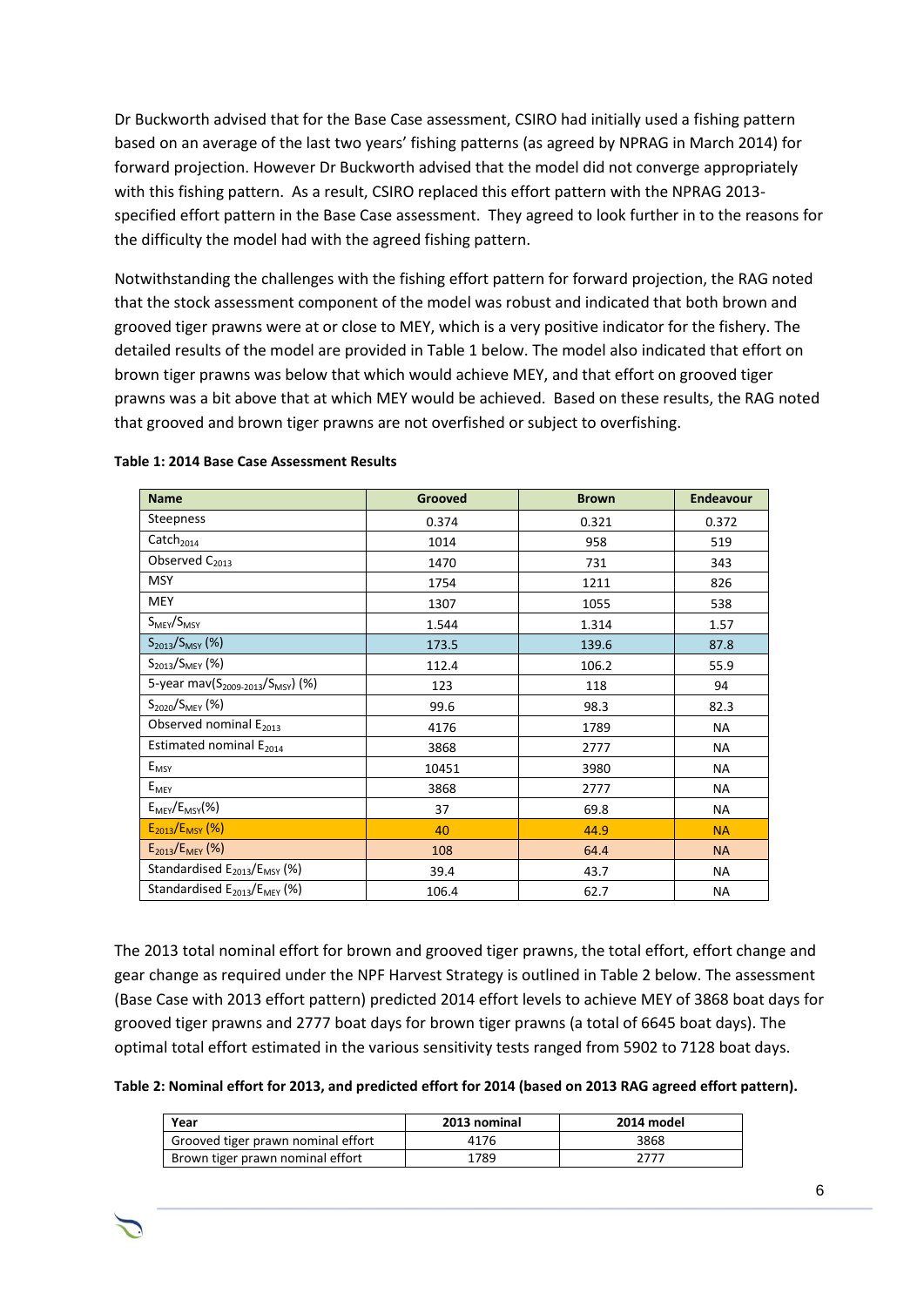| Total nominal effort    | 5965 | 6645           |
|-------------------------|------|----------------|
| Effort change from 2013 |      | 680 (or 11.4%) |
| Gear change             |      | 49%            |

The RAG noted that it is possible that the predicted effort levels for brown tiger prawns is overestimated given the effort pattern used in the model is not the expected effort pattern for 2014. This was supported by Industry members, who believe that due to the good banana season, there will be less effort on tigers in the first season because 1) the fleet will still be targeting banana prawns and 2) the price being received for tiger prawns is currently poor. The Chair noted that there is not enough effort early in the season to reach the MEY target for the tiger prawn fishery, and recommended that the RAG consider options to increase effort on tiger prawns to better achieve MEY. The options available under the Harvest Strategy include recommending an increase to gear unit values or season length. The RAG agreed that given the uncertainties with the predictive capability of the model, it would not recommend any changes to the current headrope length or season length.

The RAG noted that fishing power increased by 6-7 % in 2013, relative to 2012. In 2013 about 90% of the fleet used quad gear when targeting tiger prawns, up from 77% in 2012. The average swept area performance also increased to 25 hectares per hour (an increase of 4% from 2012) which is the largest recorded in the history of the fishery. The RAG noted that the increase in swept area and fishing power was a result of decisions to increase headrope length in recent years.

*In summary the RAG noted that grooved and brown tiger prawns and blue-endeavour prawns are not overfished or subject to overfishing. The predicted effort to reach MEY for grooved tigers is lower than 2013, but brown tigers could take more effort in 2014. The RAG recommended that given the uncertainties about the predictive performance of the tiger prawn model, it is unable to make a recommendation to change effort or season length for 2014*.

Action: CSIRO to prepare advice for NPRAG on further investigation into why the 2 year average effort pattern could not be run for 2014.

## **Agenda Item 4 – Final results of red-legged banana prawn assessment**

The RAG noted the update from Dr Buckworth on the assessment of the Joseph Bonaparte Gulf (JBG) Red-legged Banana Prawn fishery and total allowable effort recommendations for 2014.

Dr Buckworth advised that effort in 2013 was 358 boat days, an increase of 140% over the 2012 total of 149 boat days. Catches increased 93% from 194t in 2012 to 375t in 2013. Fishing effort was concentrated in the second quarter particularly, and third quarter with only one day of effort in the last quarter. Mr Boot advised that this was consistent with fishing behaviour observed elsewhere in the fishery with the switch to targeting tigers across the Top End.

The RAG noted that as discussed at the March teleconference, relative fishing power in the JBG increased by 12% in 2013 relative to 2012. Dr Buckworth advised that the increase in fishing power is consistent with the number of vessels operating in the JBG increasing from nine in 2012 to 27 in 2013 and the fact that 26 of these vessels used quad gear. Dr Buckworth also advised that the average swept area increased 10% relative to 2012 to the largest in the history of the fishery (27.5 hectares/hour).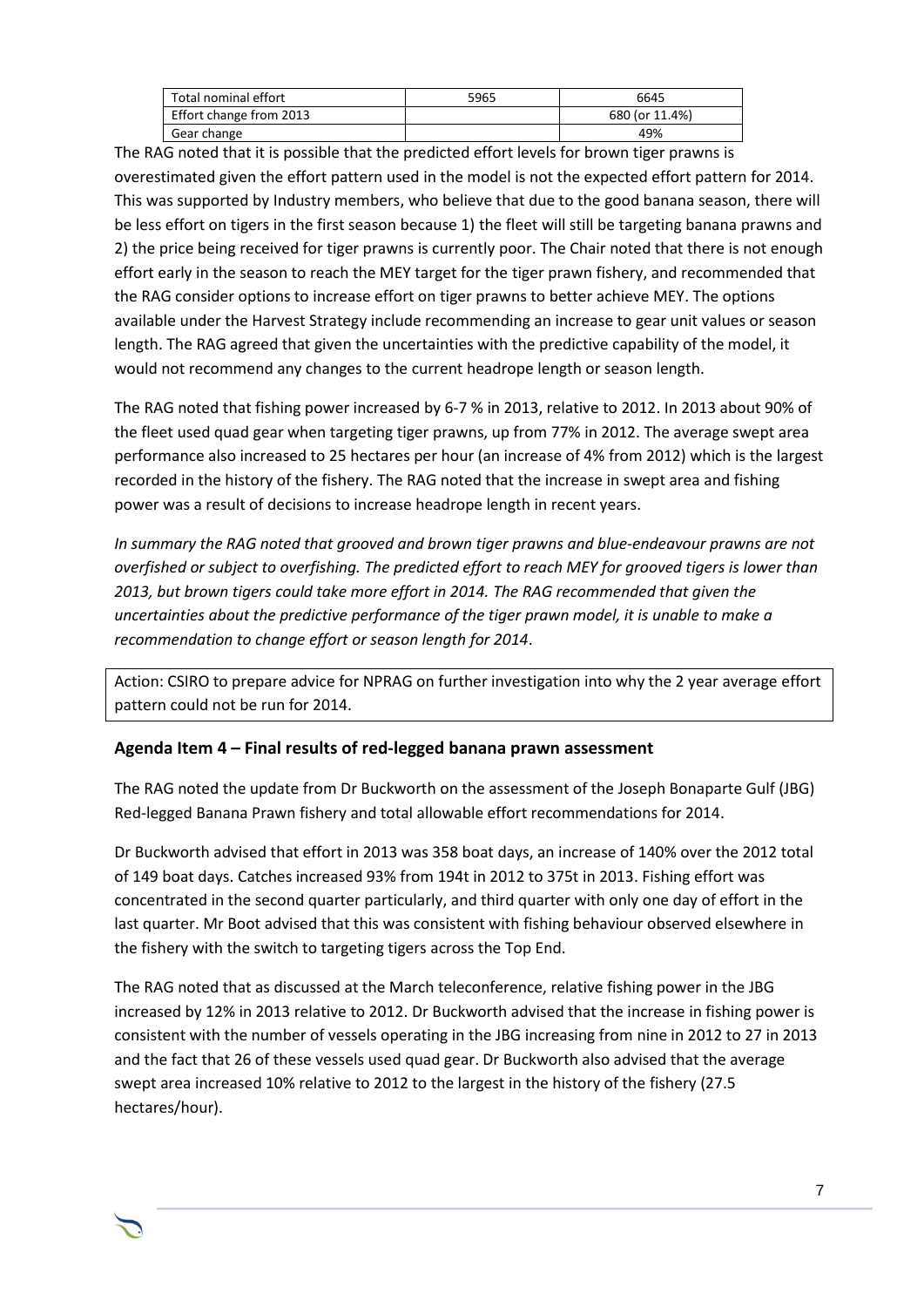*The RAG noted that fishery was estimated to be close to BMEY and significantly above BMSY and thus not overfished. With effort substantially below that at FMEY, overfishing is not occurring.* 

*The RAG noted that the base case model recommended effort for 2014 is 622 boat days (90% confidence interval [351,734] with a corresponding catch of 499 t [318,668])*

# **Agenda Item 5 - Progress in implementing elements of the modified individual transferrable effort (ITE) system in the NPF**

The RAG noted that AFMA Management is aiming to provide advice to the Commission on the implementation of the remaining elements of the modified ITE system.

The RAG noted that the Harvest Strategy amendment had been endorsed by the AFMA Commission in late March 2014 to include the framework for calculating the MEY based trigger for white banana prawns.

The next element of the recommendation to be addressed relates to the ability to capture fishing power changes in the tiger prawn assessment. The RAG noted that this is already undertaken through the assessment and that the annual gear survey had been amended to include questions about innovation or possible future changes so this could be highlighted to scientists and accounted for in the fishing power calculations. However the RAG noted Mr Barwick had not received any responses to these questions since they have been included in the gear survey. It was unclear if this reflected no innovations or simply a lack of response to the question. The RAG agreed that the gear survey should be amended to ensure that right questions are being asked to ensure all relevant information on innovation and potential gear changes is captured and fed into the fishing power assessments. Ms Jarrett also suggested that the Harvest Strategy should be amended to capture the current process for assessing fishing power in the NPF. The RAG agreed that this would satisfy this element of the modified ITE proposal.

On the final element of the modified ITE system (autonomous adjustment), the RAG noted that a NORMAC working group will be formed over the next few months to discuss mechanisms to facilitate autonomous adjustment, including those outlined in the NPFI rules based ITE proposal.

# **Agenda Item 6 – Industry report**

The RAG noted the update provided by Mr O'Brien and Mr Boot that, based on catches in the first four weeks, the fleet could be expected to catch between 4000t and 4500t of white banana prawns for the season. It was said that there were mixed grades and large quantities of small prawns, which meant that the price is expected to be down on those seen in 2013.

Mr O'Brien reiterated that changes to mothership operations are having a negative impact on the fishery as significantly less product is being unloaded to the mothership and instead being unloaded in Karumba. This also means that fuel is being purchased from Karumba instead of the mothership. The RAG noted that continued mothership operation this was a significant future risk for the fishery highlighted in the strategic planning.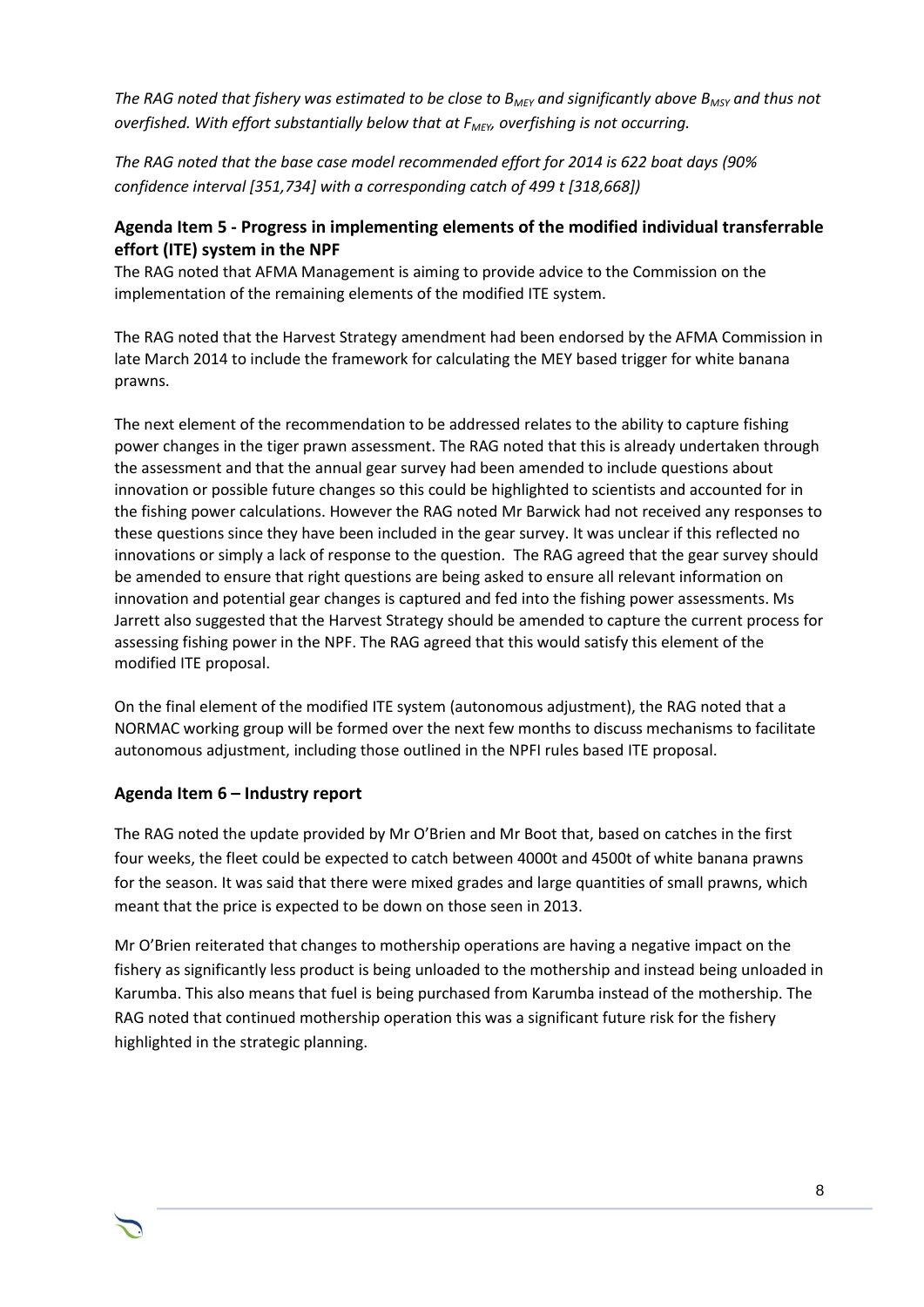# **Agenda Item 7 - Review of broodstock permit conditions**

The RAG noted that AFMA has received a request for the broodstock catch limit to be increased from 800 to 2400 *Penaeus monodon* per permit to better reflect the demand for broodstock from aquaculture farms.

The RAG also noted that AFMA has also received a request to increase the maximum allowable headrope length from 16 fathoms to 24 fathoms to better align with the nets used in other, statebased prawn trawl fisheries. It has been suggested that aligning the net sizes will result in savings for industry on both material and time taken to change the nets over and also lead to efficiency in catching product.

The RAG noted an update from Ian Boot who is currently the only holder of an NPF broodstock collection permit. Acknowledging his conflict of interest, the RAG requested that Mr Boot present the information he had on this subject. Mr Boot said that they are currently unable to fill demand from prawn farms and that this is driving the need to increase the numbers permitted under the permit. Mr Boot said that the fishing grounds for *P. monodon* are mostly north of the main NPF fishing grounds and that interactions with other NPF species (namely tigers and red-endeavours) are low.

Dr Buckworth advised that *P. monodon* have a wide distribution within Australia and internationally, and as such the risk of localised depletion is low. The RAG also noted that given the estimated catch weight of retained species is less than one tonne, that there are unlikely to be sustainability concerns for *P. monodon*. However the RAG noted that there is a need to account for all mortalities caused by broodstock collection, of both *P. monodon* and discarded species.

The Chair suggested as given the permits enforce a cap on the total catch, that there should be no problem with relaxing the net length restriction. However, Ms Jarrett noted that the net size restriction was intended to minimise the bycatch of NPF species by broodstock collectors.

*In summary, the RAG noted that.* 

- *1. There is unlikely to be a risk of localised depletion to P. monodon stocks in the NPF area.*
- *2. Relaxing the net length restriction does not pose a sustainability concern for P. monodon, although it could impact other NPF species;*
- *3. Better data collection should be introduced for broodstock permits, collecting information on both retained catch and discards; and*
- *4. Noting the sustainability and data issues above, the decision to amend the broodstock permit conditions is a matter for NORMAC and AFMA Management.*

Because the RAG did not feel it was the appropriate forum to make a formal recommendation on the broodstock permit conditions, Mr Boot was not asked to leave the discussions, despite his potential conflict of interest.

# **Agenda Item 8 – Bycatch and Discard Workplan**

The RAG noted that AFMA and NPFI have revised the NPF Bycatch and Discard Workplan for 2014 – 2016.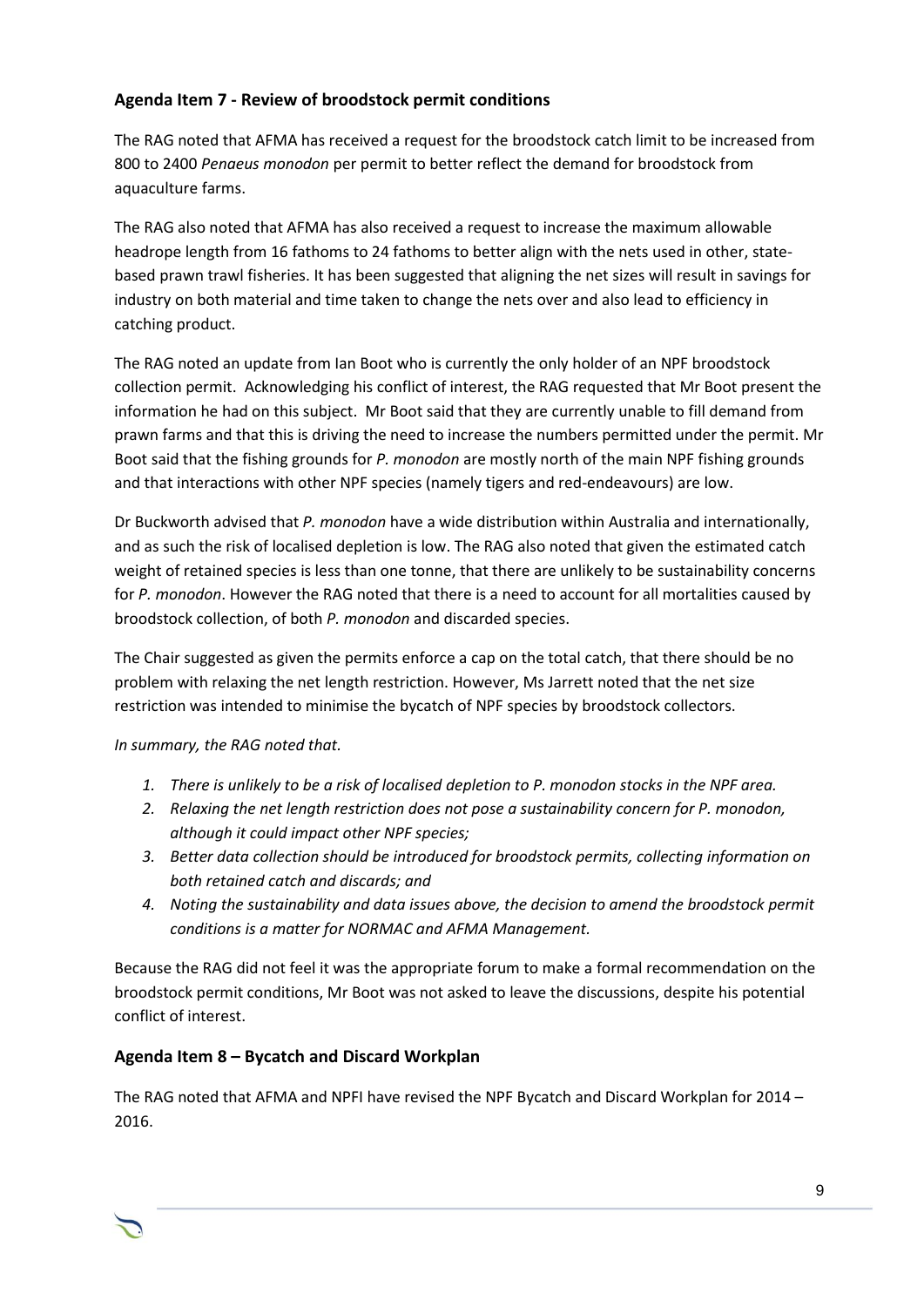The Chair noted the need to ensure projects are achievable in the timeframes. Accordingly the RAG agreed that the projects involving sea trials should be carefully designed with a well thought out experimental design and realistic and achievable milestones within the life of the workplan.

The RAG noted that some funding for the projects may be available through the AFMA bycatch program which is now partly cost recovered. It was agreed that once the amendments have been made the workplan will now be provided to NORMAC but that it will also be re-distributed to NPRAG for comment.

ACTION: AFMA to distribute updated bycatch and discard workplan to RAG members for individual comment.

# **Agenda Item 9 – Research Planning**

The RAG noted that CSIRO were looking to develop project proposals to undertake the following research:

- An assessment of individual boat MEY performance
- Stock assessment for white banana prawns

The RAG noted that the assessment of individual boat MEY performance could improve the performance of the MEY trigger but may not be able to be implemented at fleet level. However, the RAG agreed that the performance of the trigger needs to be evaluated first before any recommendations on future research are made.

The RAG noted that the stock assessment for white banana prawns looks to expand on techniques used in the banana prawn management strategy evaluation to develop a sustainability assessment for white banana prawns. The RAG agreed that at this time this is not a priority for the fishery.

In summary, the RAG agreed that the development of both projects should be put on hold until the strategic research plan for the fishery is finalised in July-August.

# **Next meeting**

It was agreed that the next RAG meeting will be held in September-October.